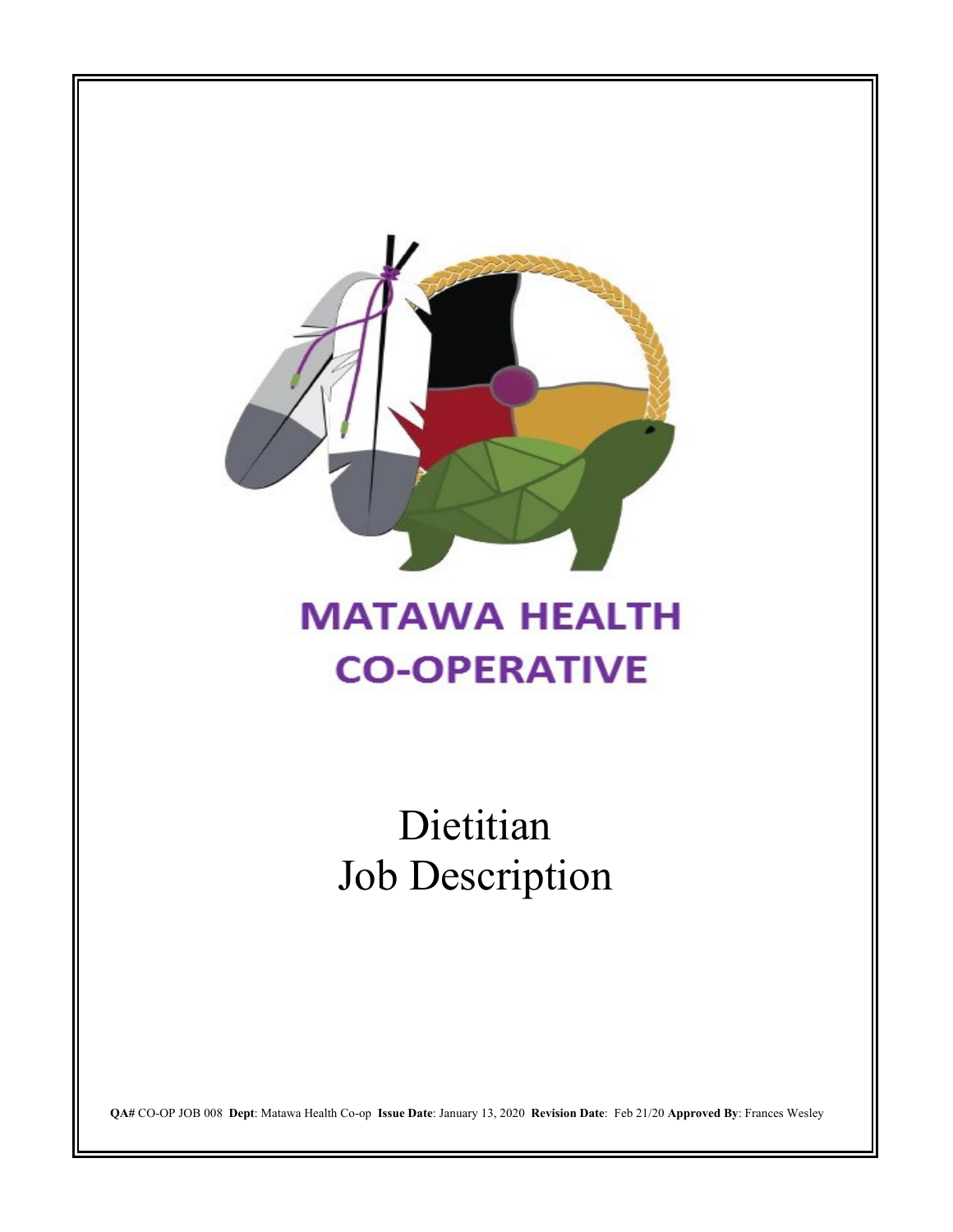## **PURPOSE OF THE POSITION**

Matawa First Nations has established the Matawa Health Co-operative (MHC). This provincially incorporated Co-operative consists of the nine Matawa member communities – Webequie, Neskantaga, Nibinamik, Eabametoong, Marten Falls, Aroland, Ginoogaming, Long Lake # 58 and Constance Lake First Nations.

With the support and guidance from the Executive Director of the Matawa Health Co-operative or their designate, the employee will provide services and care with emphasis on a holistic approach to support clients, communities, and families of the Matawa communities.

# **SCOPE**

The Matawa Health Co-operative is one of the first Indigenous Health Co-operatives in Canada. Its purpose is to provide collaborative and accountable health service to member First Nations. As a co-operative, the members set the direction and it reflects the unique nature of each First Nation. The MHC is flexible and how services are implemented must reflect the priorities, capacity and diversity of each First Nation.

The Dietitian will assist in the development/implementation of, and adherence to, the MHC clinical programing to ensure the Matawa communities receive the best nutritional information.

The person must be committed to a community development philosophy, primary care model, and inter-disciplinary health practice, establishment of partnerships with other agencies, cultural competency, and collaborative relationships with other staff.

#### **RESPONSIBILITIES**

- 1. The dietitian will deliver nutritional services to all Matawa communities and provide nutritional health education to a variety of patient populations including high risk groups suffering from chronic diseases.
- 2. The dietitian will assess, evaluate, and provide nutritional care plans for patients and communicate the plans to the Interprofessional health care team; and
- 3. Promote healthy nutrition to our patient community through seminars and visual promotions diseases and/or complex multi-system diseases.
- 4. Provide, on specific request, consultation to family physicians and other team members to assist with individual patient care
- 5. Provide nutrition counselling for patients referred
- 6. The dietitian will present on specific nutrition topics that are relevant to the MHC patients (e.g., Chronic Disease Management Educational Programs such as Diabetes, Cardiovascular Disease, and Health Promotion Educational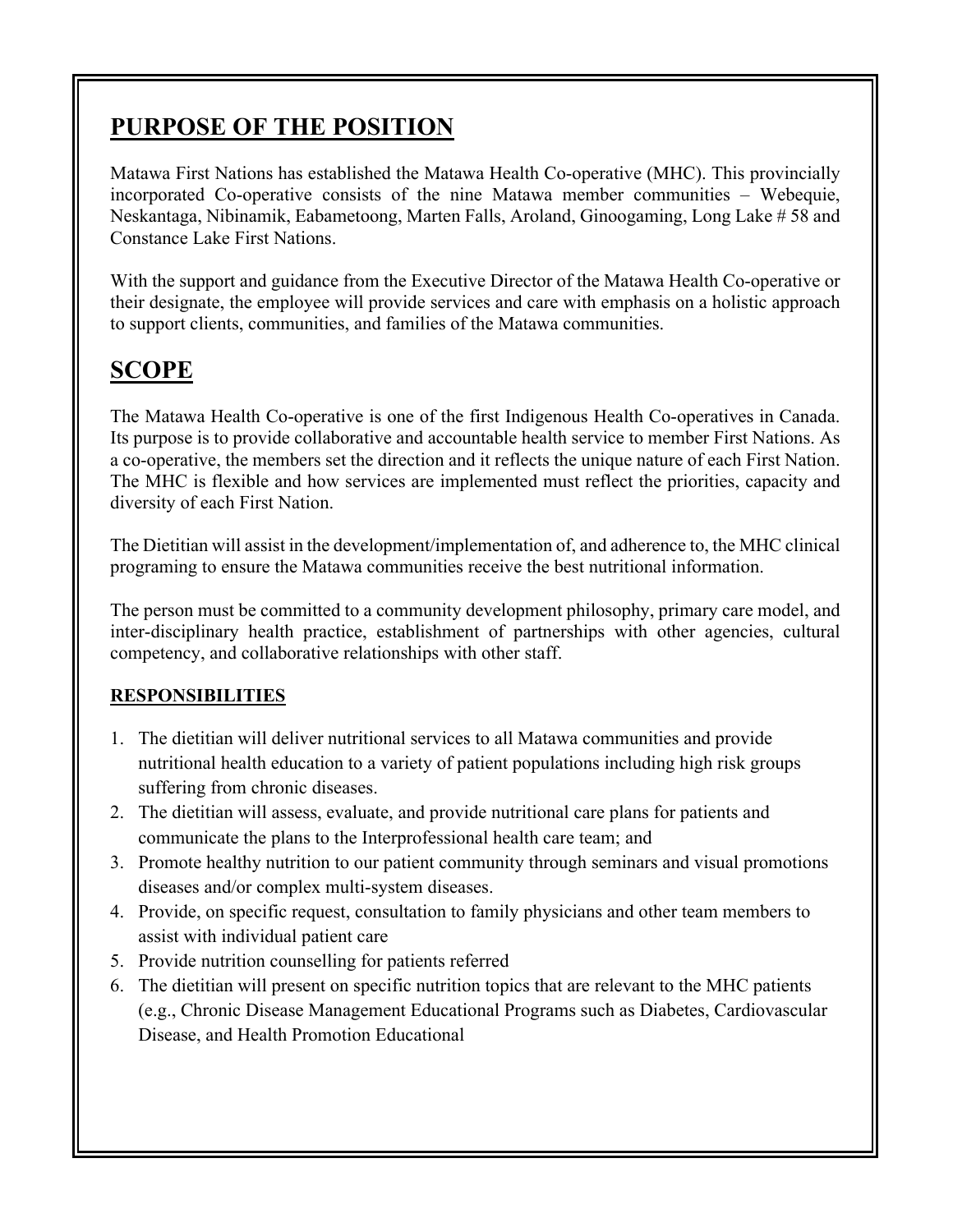- 7. The dietitian will work closely with other members of the health care team to provide nutritional education as requested
- 8. Develop nutrition curriculum, educational and reference materials and seminars.
- 9. Performs other related duties as requested;

#### **QUALIFICATIONS AND REQUIREMENTS**

The applicant must have proficient knowledge in the following areas:

- 1. Registered with the College of Dietitians of Ontario;
- 2. Bachelor's degree in Food and Nutrition and successful completion of an internship program or Masters
- 3. Two (2) years experience in a clinical dietitian role, family practice or primary health care setting preferred; but open to a new graduate;
- 4. Must be "fully vaccinated" against COVID-19. (In Ontario, a "fully vaccinated individual" is defined as one who has received the required number of doses as outlined by Health Canada and they have received their final dose of the COVID-19 vaccine at least 14 days ago.) Must provide Health Canada's proof of vaccination (vaccine receipt or enhanced vaccine certificate);
- 5. Ability to display and support Matawa Health Co-operative's vision, mission, and goals in providing respectful and effective health care
- 6. Ability to satisfactorily pass a Tuberculin (TB) Skin Test and Criminal Records Check (including Vulnerable sector)
- 7. Must be able to travel to the Matawa First Nation Communities when required
- 8. A valid driver's license
- 9. Access to a vehicle and insurance to travel to highway accessible sites
- 10. Ability to speak Oji-Cree or Cree an asset

#### **Skills**

The applicant must demonstrate the following skills:

- Compliance with the dietetic practice standards used by the College of Dietitians of Ontario;
- Exceptional oral, written and presentation skills
- The ability to maintain patient confidentiality
- Demonstrated interpersonal and leadership/management skills
- Must be able to perform work duties with minimal supervision
- Ability to operate with the highest level of confidentiality and discretion;
- Strong conflict resolution skills;
- Strong interpersonal skills;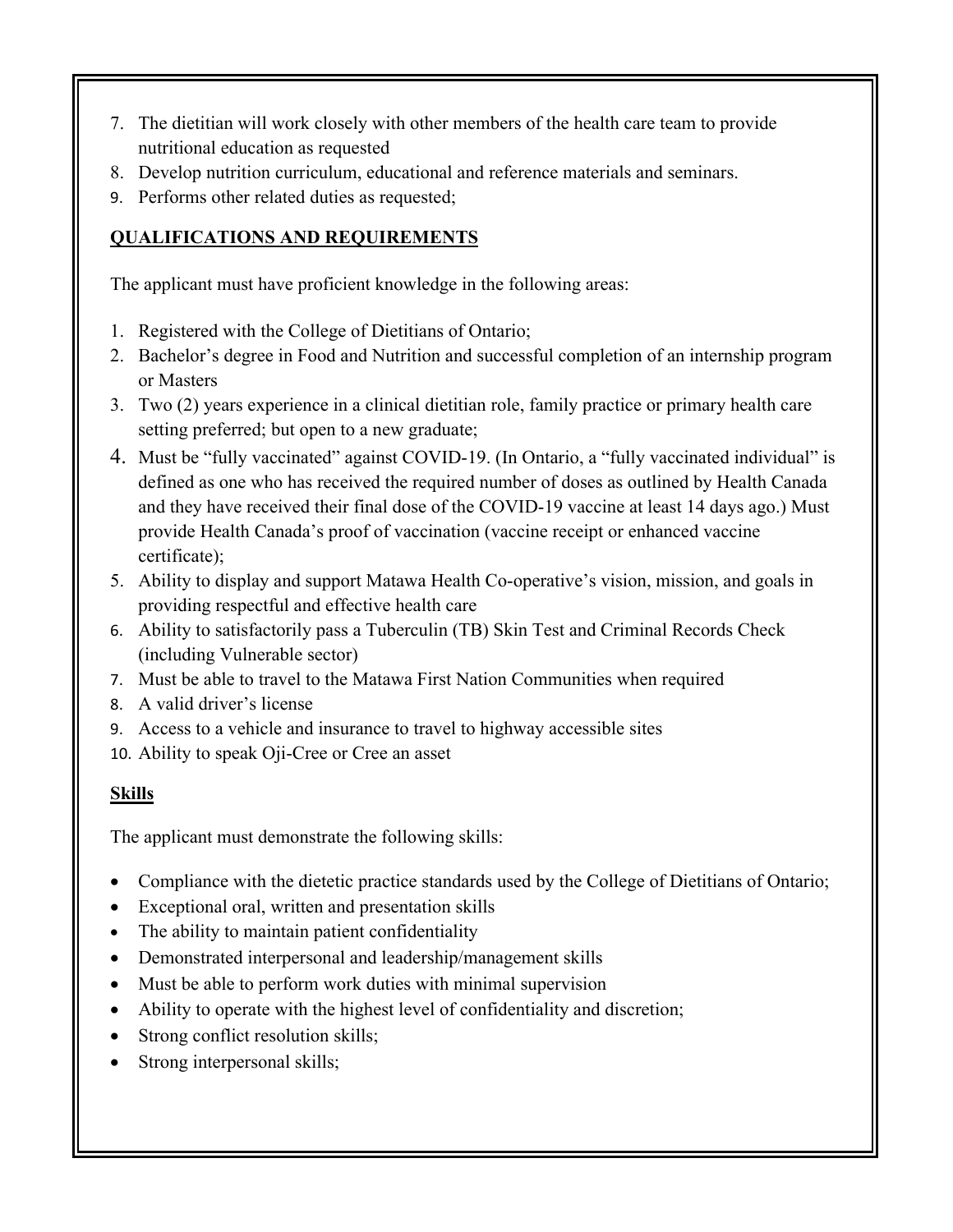- Group facilitation skills;
- Ability to work effectively with all members of the health care team;
- Ability to prioritize, manage time effectively and be flexible in a very active work environment;
- Adult teaching experience is an asset.
- Strong background in clinical nutrition;
- Autonomous and able to function with minimal supervision;

# **WORKING CONDITIONS**

### **Physical Demands**

The Employee may have to travel to the communities in all weather conditions. They may have to lift, carry and manage equipment and supplies. They may have to work odd or long hours at a time to complete special requests or projects. The Employee may have to spend long hours sitting and using office equipment, computers and attending meetings.

### **Environmental Conditions**

The Matawa Building may be a busy facility. The employee may have to manage a number of projects at one time, and may be interrupted frequently. The employee may find the environment to be busy, noisy and will need excellent organizational and time and stress management skills to complete the required tasks.

### **Sensory Demands**

Sensory demands can include reading and use of the computer, which may cause eyestrain and occasional headaches.

### **Mental Demands**

The employee will have to manage a number of requests and projects at one time. They must be aware of Tribal Council business in the communities and any and all relevant legislation, policies and procedures. They may have to complete a number of tasks and responsibilities at one time, and must be prepared to deal with emergencies and stressful situations at any time.